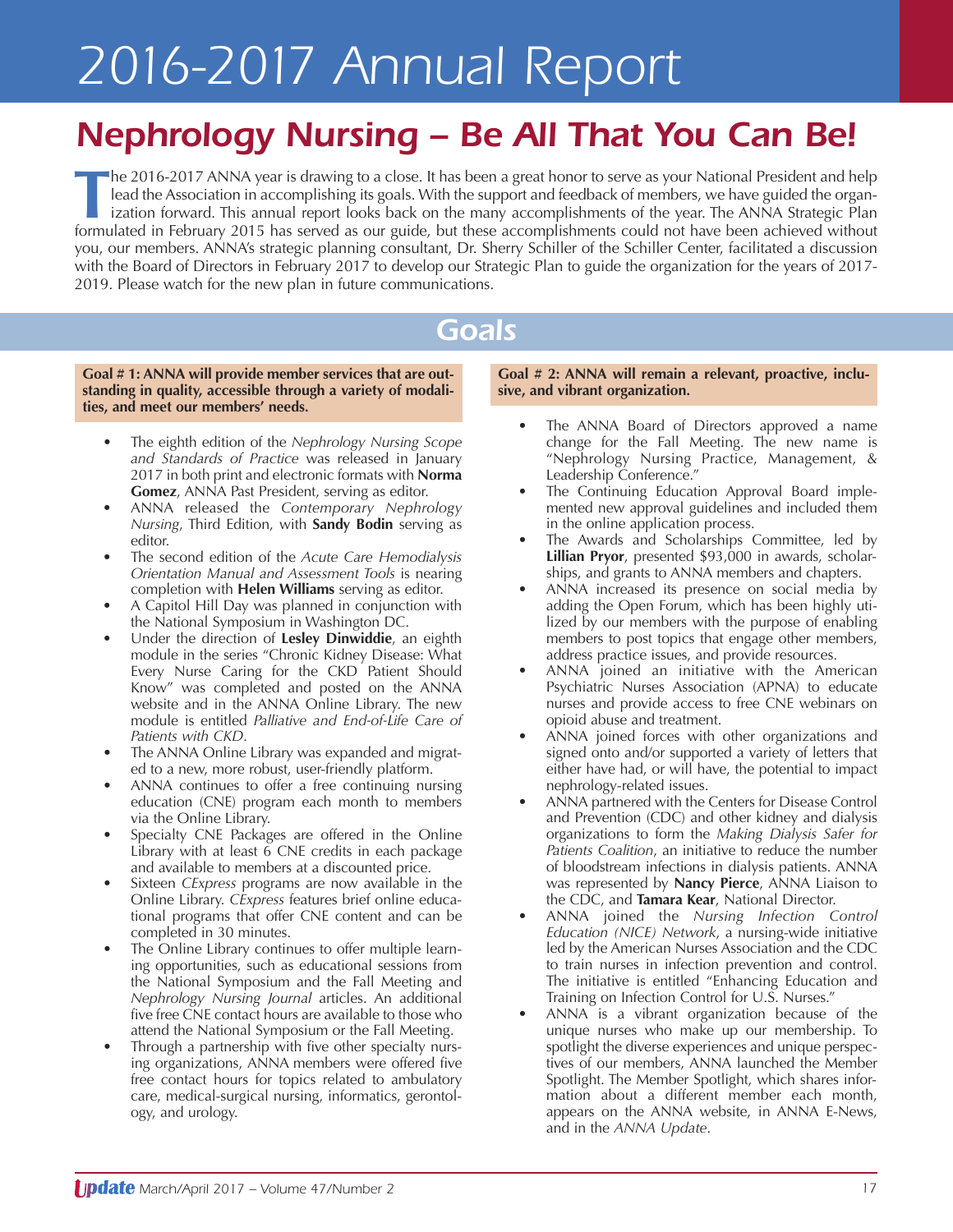## *The Mission of ANNA*

ANNA promotes excellence in and appreciation of nephrology nursing so we can make a positive difference for people with kidney disease.

## *Strategic Initiatives*

Strategic Initiatives are time bound-projects that cover multiple issues and incorporate both of the previously listed goals. Each initiative is designed to be multiyear, multidimensional, and measurable.

#### **1. Improving and expanding our virtual community.**

- ANNA continues to ensure that the Association website is a portal to a vibrant virtual learning community that attracts new visitors and demonstrates greater overall use. A schedule is in place to review and ensure that content and documents remain pertinent and up-to-date.
- ANNA leaders and members provide input, support, and interaction with the National Office to implement, evaluate, and refine services based on information that is received from members.
- ANNA communicates about and markets new services and identifies various avenues and customers to market services.
- Digitell provides the platform for the ANNA Online Library, which was upgraded in 2016.

#### **2. Providing excellent, relevant learning opportunities.**

- The ANNA Chapter Support Team, Leadership Development Committee, and Specialty Practice Networks (SPNs) continue to develop FAST 15s for ANNA members and leaders.
- *CExpress* continues with 16 modules being available in the Online Library. Topics include transplant, nutrition, assessment, anemia management, home hemodialysis, peritoneal dialysis, new admissions, lab values, chronic kidney disease, vascular access, hemodialysis basics, top drugs to avoid in kidney disease, water and dialysate safety, plan of care in ESRD core survey, and kidney allocation system update.
- An interactive education program entitled "Anemia of Chronic Disease: Identification and Management" was developed and posted in the Online Library Presented by **Deborah Brooks**, the program is interactive with multiple choice questions, roll-over hints, and a jeopardy game.
- Translating Research Into Practice (TRIP) Sheets continue to be developed and posted on the website by the Specialty Practice Networks and Board Liaison **Gayle Hall**.

#### **3. Developing leaders and benefiting from their contributions.**

All ANNA leaders and emerging leaders understand and embrace a strengths-based approach to leadership development.

- The Leadership Library in the Online Library has been updated with new topics and programs added to help in educating our leaders.
- A successful Volunteer Leader Workshop was held in April 2016 to educate local chapter and national leaders with face-to-face educational and networking opportunities.
- Quarterly conference calls were held with all committee chairs and the Board of Directors to increase communications among ANNA leadership.

#### **4. Influencing key decisions that impact nephrology nursing.**

- The Health Policy Committee was changed to the Health Policy Specialty Practice Network under the direction of **Lucy Todd**.
- ANNA continues to advocate for chronic kidney disease, nephrology nursing, and nursing issues in general and collaborates in appropriate areas with organizations and groups that share our interests.
- ANNA is represented in several organizations, such as Kidney Care Partners (KCP) and Kidney Health Initiative (KHI), to keep abreast of current issues.
- ANNA uses CongressWeb to enable members to contact elected representatives about issues important to nephrology nurses.
- ANNA provided or signed on to the following comment letters this year:
	- Letter from the Nursing Community to Congress during Nurses Week 2016
	- Letter from the Nursing Community to Senate thanking them for supporting National Nurses Week
	- Letter from the Nursing Community to House of Representative thanking them for supporting National Nurses Week
	- Letter from the Nursing Community to Senate in support of Title VIII Nursing Workforce Reauthorization Act of 2016
	- Letter from the Nursing Community to the Department of Veterans Affairs (VA) supporting Proposed Rule to recognize APRNs as full practice providers in VA facilities
	- Letter from Kidney Care Partners to the Centers for Medicare & Medicaid Services (CMS) regarding Medicare Program, ESRD Prospective Payment



ANNA National Symposium, Louisville, KY ANNA launches Open Forum, an online discussion group for ANNA members.

**June**

ANNA partners with CDC to reduce bloodstreams infections in dialysis patients as part of *Making Dialysis Safer Coalition*.

ANNA releases new Translating Research Into Practice (TRIP) Sheet: Use of Trendelenburg Position for Intradialytic Hypotension.

2<br>2<br>2<br>2<br>2<br>2<br>2<br>2<br>2<br>2<br>2<br>2<br>2<br>2<br>2<br>2<br>**2**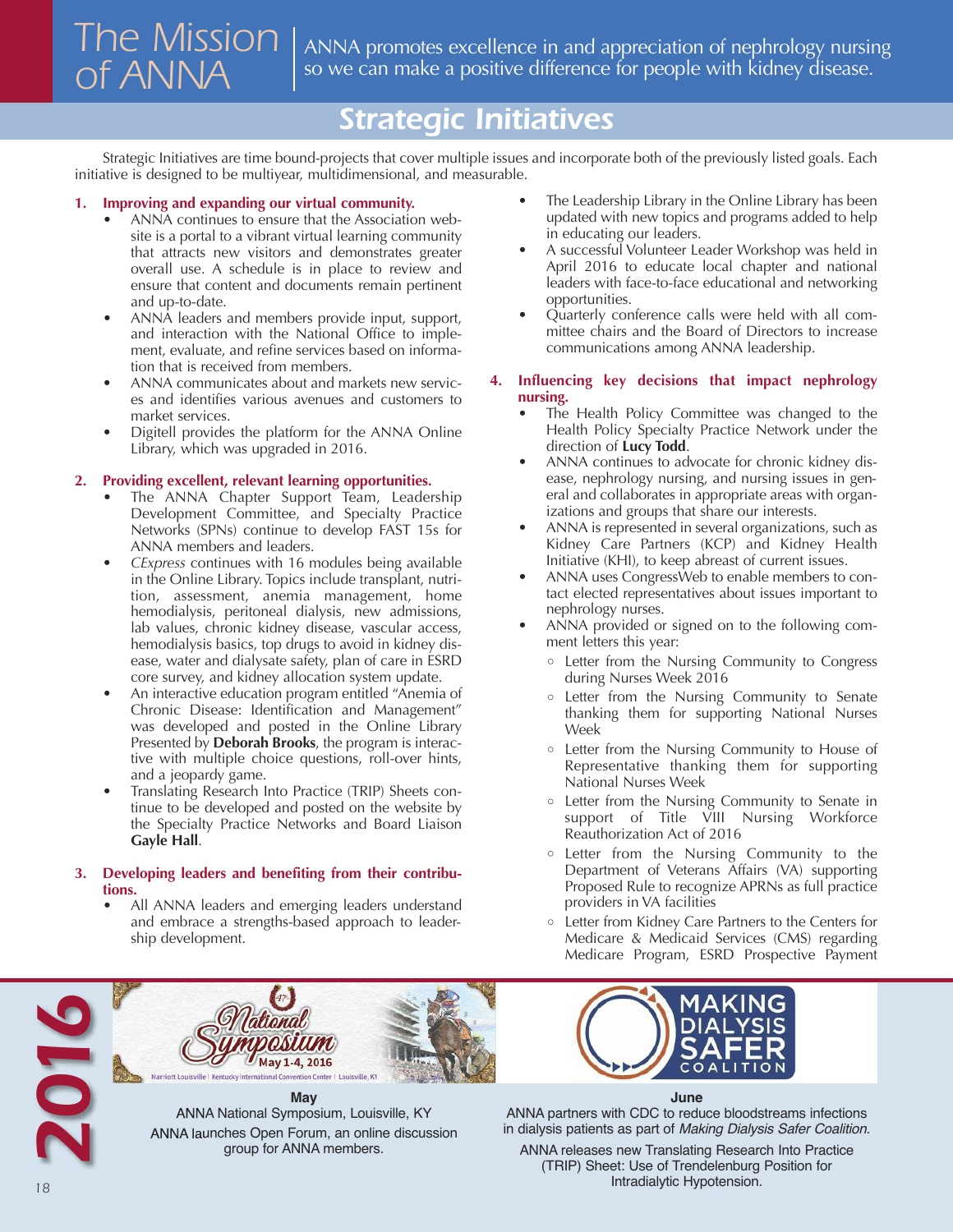# *2016-2017 Annual Report*

## *Strategic Initiatives*

System (PPS) and Quality Incentive Program (QIP) (CMS-1651-P; Focus on ESRD QIP for 2017

- Letter from Kidney Care Partners to CMS Regarding Medicare Program; ESRD PPS and QIP (CMS-1651-P); Focus on ESRD PPS for 2017
- Letter from ANNA to CMS regarding Medicare Program; ESRD PPS and QIP (CMS-1651-P)
- Letter from Alliance for Home Dialysis to CMS Regarding Medicare Program; ESRD PPS and QIP (CMS-1651-P)
- Letter from the Nursing Community to House Appropriations Committees requesting funding for nursing programs and research in Fiscal Year 2017

#### *Learning, Leading, Connecting and Playing at the intersection of Nephrology and Nursing*

The ANNA Conferences Committee led by **Denise Murcek** planned the 2016 Fall Meeting in San Diego, CA, and the 2017 National Symposium in Washington, DC. The evaluations contained many positives comments and were utilized in the planning of future programs. A variety of topics and speakers contributed to these outstanding programs.

The Leadership Development Committee, under the leadership of Chairperson **Sylvia Moe** and Chairperson Designate **Norma Gomez**, worked diligently in the development of the Leadership Library. A variety of topics were reviewed with an outstanding selection now being available in the Leadership Library in the Online Library. In addition, toolkits for leadership development were made available to our membership in February.

#### *Specialty Practice Networks (SPNs)*

Led by **Monet Carnahan** from April to October and **Molly Cahill** from October to April, the SPNs have had a very active year. They have continued to *Specialty Practice Networks*offer resources, develop projects, and



coordinate various activities for our nephrology specialties, including the development of FAST 15s, *CExpress* programs, TRIP Sheets, and articles in the *Nephrology Nursing Journal*. In addition, they developed the SPN sessions at the National Symposium.

- Letter from the Nursing Community to Senate Appropriations Committees requesting funding for nursing programs and research in Fiscal Year 2017
- Letter from the Nursing Community to Vice President-Elect Mike Pence regarding future collaboration with the Trump Administration
- Letter from Kidney Care Partners to CMS Regarding CMS-3337-IFC: Medicare Program; Conditions for Coverage for ESRD Facilities - Third Party Payment
- Letter from the Nursing Community urging VA to expand final rule regarding APRN practice authority to include CRNAs

#### *ANNA Chapter Support Team (ACST)*

The ACST, led by Chairperson **Rhonda Duggan**, offered support to our chapters. They have worked diligently to ensure chapters have the resources available to re-charter and



to have a successful year. In addition, they have been integral in maintaining and developing FAST 15s for our volunteer leaders to utilize in their officer roles. They also were responsible for planning and leading the Volunteer Leaders Workshop (VLW), which is held in conjunction with the National Symposium.

#### *Task Forces*

The Secondary Membership Task Force, under the leadership of **Jennifer Payton**, was tasked with evaluating methods for increasing membership and secondary markets for approach. Their recommendations were reported to the Board of Directors in October. Further evaluation of groups to be targeted is being performed.

The Volunteer Leaders Training Task Force, led by **Gail Dewald**, was tasked with evaluating the current structure and curriculum in place to train ANNA volunteer leaders. An extensive report was given to the Board of Directors at the October meeting. A sub-group of the Board is reviewing the report and developing recommendations.



**July** ANNA Board of Directors Meeting, Branson, MO

*Nephrology Nursing Journal* features report on Human Resources for Health Program in Rwanda, an initiative supported by ANNA.

#### **August**

ANNA joins initiative to educate nurses and provide access to free CNE activities addressing opioid abuse and treatment.

ANNA responds to CMS rule on ESRD Prospective Payment System and Quality Incentive Program.



#### **September** Nephrology Nurses Week

ANNA participates in nationwide kick-off meeting for *Making Dialysis Safer for Patients Coalition*.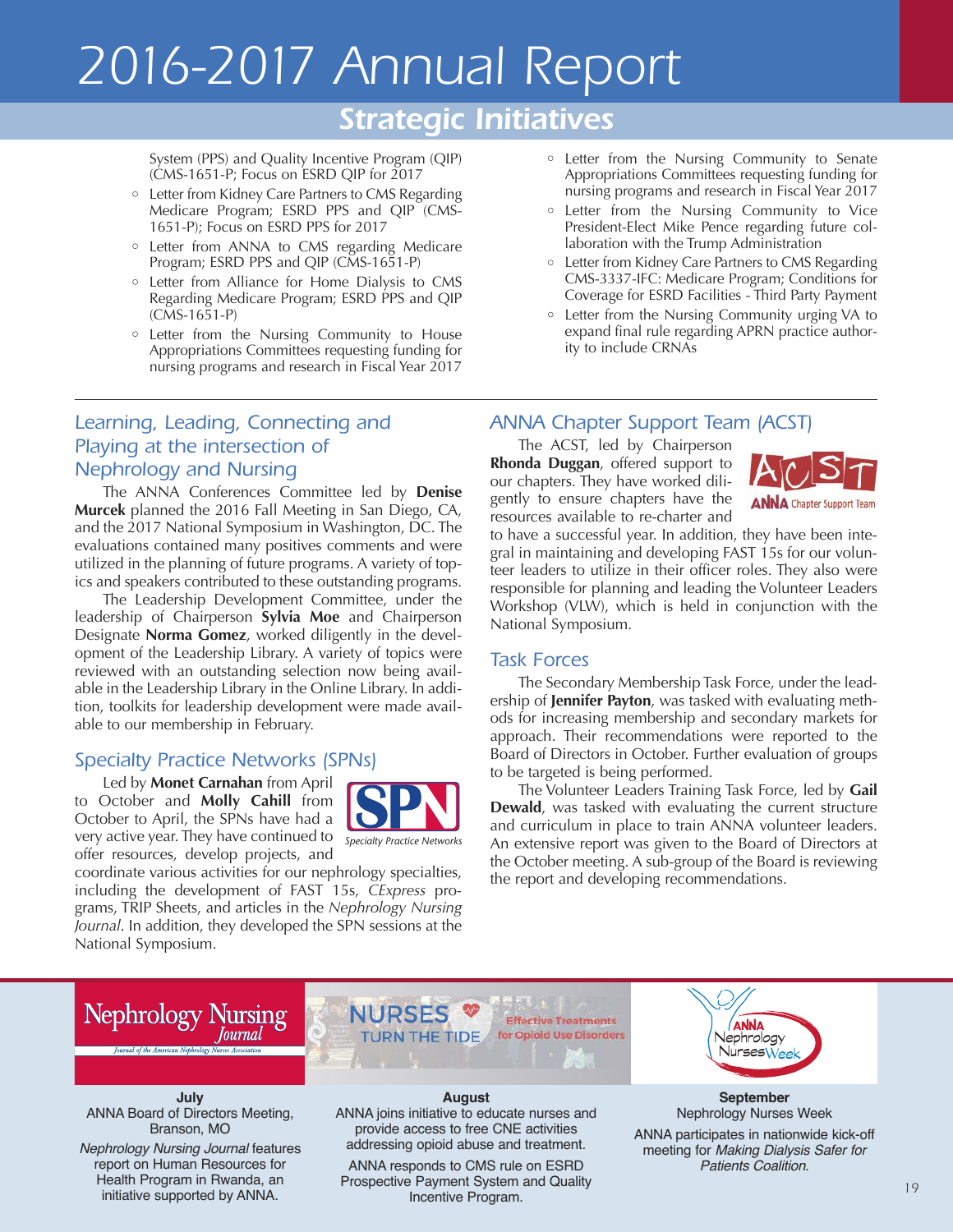#### *Collaboration*

ANNA members participate on various work groups or expert panels, including (but not limited to) the following:

- Alliance for Home Dialysis: **Mary Showers**
	- American Nurses Association (ANA) Nursing Practice & Work Environment: **Charla Scheve**
- ANA Professional Issues Panel: **Norma Gomez**
- Association for the Advancement of Medical Instrumentation: **Glenda Payne**
- American Society of Nephrology Geriatric Nephrology Advisory Group: **Debra Hain**
- Centers for Medicare & Medicaid Services (CMS): **Nancy Pierce**
- CMS ESRD Functional Status Technical Expert Panel: **Debra Hain**
- Coalition for Supportive Care of Kidney Patients: **Glenda Harbert**
- Kidney Care Partners (KCP): **Donna Bednarski**
- KCP Kidney Care Quality Alliance Measure Feasibility Testing Group: **Glenda Payne**
- Kidney Community Emergency Response: **Melinda Martin-Lester**
- Kidney Health Initiative (KHI): **Cindy Richards**, **Sheila Doss-McQuitty**
- KHI Fistula Subcommittee: **Donna Bednarski**
- KHI Patient Preference Workgroup: **Lillian Pryor**
- KHI Vascular Access Workgroup: **Lynda Ball**
- Network of New England Healthcare Associated Infections: **Karen Robbins**
- National Quality Forum: **Elizabeth Evans**
- Renal Physician Association National Patient Safety Initiative: **Tamara Kear**, **Jennifer Payton**
- The Joint Commission: **Joanne Brady**, **Judy Kauffman**
- Organ Procurement and Transplantation Network (OPTN) / United Network for Organ Sharing (UNOS): **Jean Colaneri**
- UNOS: **Diane Derkowski**

Specific collaborative efforts this year included the following:

• European Dialysis and Transplant Nurses Association/European Renal Care Association (EDTNA/ERCA): Immediate Past President **Cindy Richards** attended this meeting as ANNA representative.

- American Society of Nephrology (ASN): Executive Director **Mike Cunningham**, President **Sheila Doss-McQuitty** and Immediate Past President **Cindy Richards** attended and represented ANNA at ASN Kidney Week 2016. During the meeting, they also took the opportunity to meet with the National Renal Administrators Association (NRAA), the American Association of Kidney Patients (AAKP), U.S. Summit of Kidney Organizations, and Baxter Healthcare. The members of the Windy City Chapter graciously volunteered to staff the ANNA booth in the ASN exhibit hall.
- American Nurses Association (ANA): President **Sheila Doss-McQuitty** attended the Annual Membership Assembly as ANNA representative. President-Elect **Alice Hellebrand** attended the Specialty Organizational Affiliates meeting as ANNA representative.
- Nursing Organization Alliance: President-Elect **Alice Hellebrand** attended as ANNA representative.
- American Society of Association Executives (ASAE): Executive Director **Mike Cunningham** and President-Elect **Alice Hellebrand** attended as ANNA representatives.
- Annual Dialysis Conference (ADC): ANNA members attending the ADC meeting in Long Beach, CA, volunteered to represent ANNA at our booth in the ADC exhibit hall.
- National Student Nurses Association (NSNA): **Molly Cahill** presented on behalf of ANNA at the mid-year meeting in Kansas City, MO. **Laura Cato** presented on behalf of ANNA at the annual meeting in Dallas, TX, and members of the Dallas Chapter volunteered to staff the ANNA booth in the NSNA exhibit hall.
- Kidney Care Partners (KCP): Federal Health Consultant **Kara Gainer**, ANNA KCP Consultant **Donna Bednarski** and President-Elect **Alice Hellebrand** attended the quarterly KCP meeting as ANNA representatives.
- Kidney Health Initiative: President-Elect **Alice Hellebrand** attended as ANNA representative.



**October** ANNA Fall Meeting, San Diego, CA

ANNA changes name of Fall Meeting to Nephrology Nursing Practice, Management, & Leadership Conference for 2017.

**November** ANNA launches new and improved Online Library.

ANNA releases new educational module in the *CKD: What Every Nurse Caring for the CKD Patient Should Know* series: Palliative and End-of-Life Care of Patients with CKD.

**December** ANNA advocates for nephrology nursing as a member of the Kidney Care Partners.

ANNA joins with the Nursing Community to advocate for nurses with the new White House administration.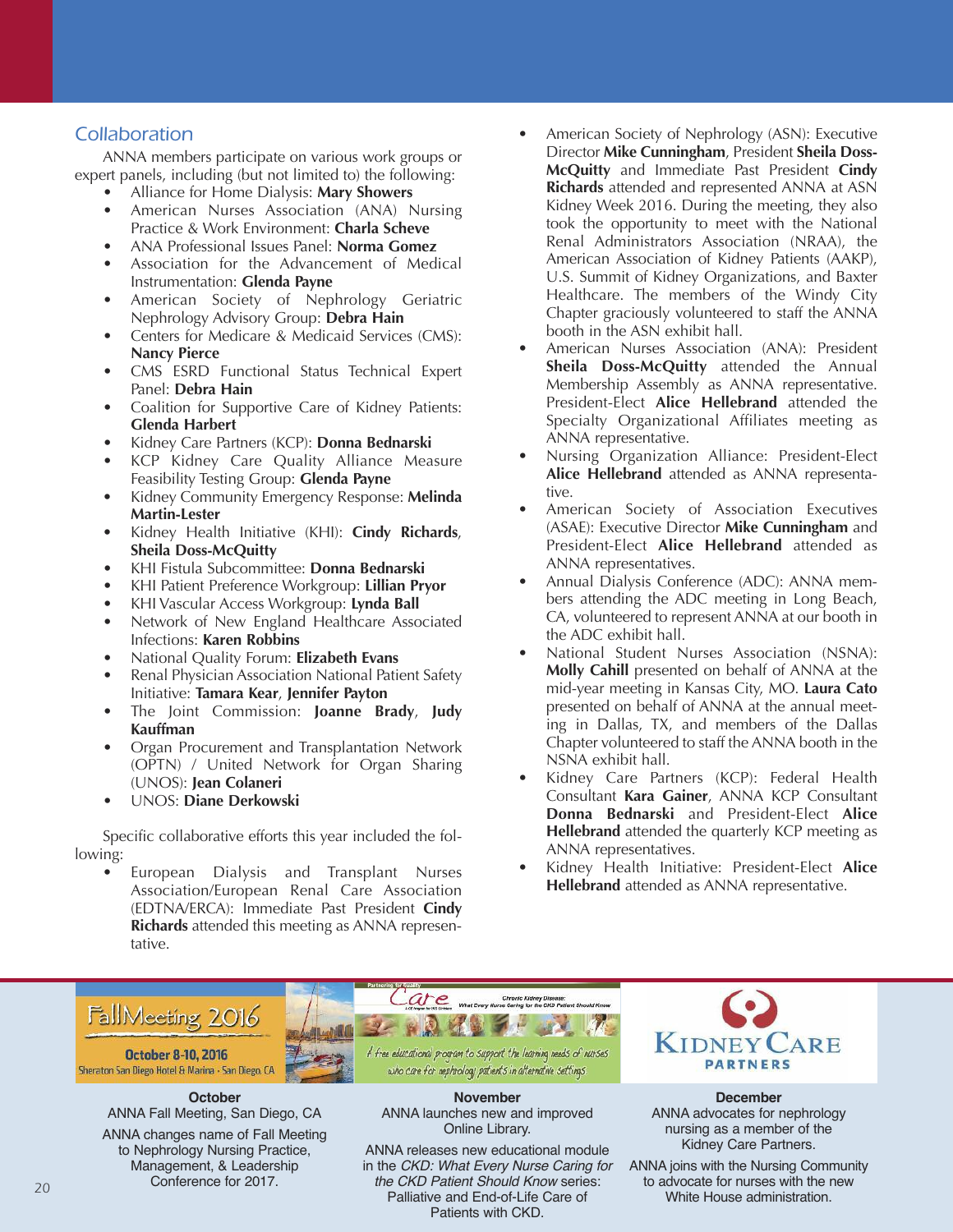# *2016-2017 Annual Report*

## *Financials*

### **2016-2017 Expenses**



#### *Summary*

*A*year ago, <sup>I</sup> began my journey as your National President. At that time, I told you that feedback was a gift and that my presidency was not about me, but about you – the members – and where you wanted the organization to go. You have taught me so much about listening and using the feedback we are given. I have been honored to serve with an outstanding and dedicated Board of Directors who took your feedback and incorporated it into where and how we moved the organization forward. As I looked back, I was amazed at everything we accomplished this year. We could not have reached these goals and

made these achievements without the dedication and leadership of our members. We have a great group of volunteer leaders who, despite having full-time employment, families, and community commitments, take time to participate and give of themselves to ANNA.

We began this year by using the feedback you provided at the 2016 National Symposium via the "Start, Stop and Continue" cards and the meeting evaluations. Please know that we heard each of you, and we incorporated your suggestions when feasible. Serving on the Board of Directors is not an easy

task and requires that each of us put aside our personal opinions for the overall good of the organization. We each have been faced with a sea of change these past few months and still are confronting a great deal of uncertainty. I hope that ANNA has provided some stability during these times.

We continue to strive to accomplish ANNA's mission of promoting excellence in and appreciation of nephrology nursing so we can make a positive difference for people with kidney disease. During Nephrology Nurses Week, we focused on a powerful quote from Maya Angelou: "They may

forget your name, but they will never forget how you made them feel." Each of you has made me feel proud of our organization and what we do on a daily basis. It has been an honor to serve as your National President, and I thank you for allowing me the opportunity. As we move forforward, I will say once again: "Together we can be strong. Together we can change the future."

> **Sheila Doss-McQuitty, MBA, BSN, RN, CNN, CCRA** *2016-2017 ANNA National President*



**NEPHROLOGY** 

ANNA

**NEW EDITION** 

**NEPHROLOGY NURSING Scope and Standards of Practice** 2017

**January** ANNA releases new edition of *Nephrology Nursing Scope and Standards of Practice*. ANNA represented at the ASAE Center for Association Leadership Symposium for Chief Elected and Chief Executive Officers.



**February** ANNA partners with ANA and CDC to enhance education and training on *infection control as part of Nursing Infection Control Education Network*.

ANNA launches monthly Member Spotlight on the ANNA website. **21**<br>Spotlight on the ANNA website.



**March** World Kidney Day

National Kidney Month

ANNA represented at Annual Dialysis Conference, Long Beach, CA.